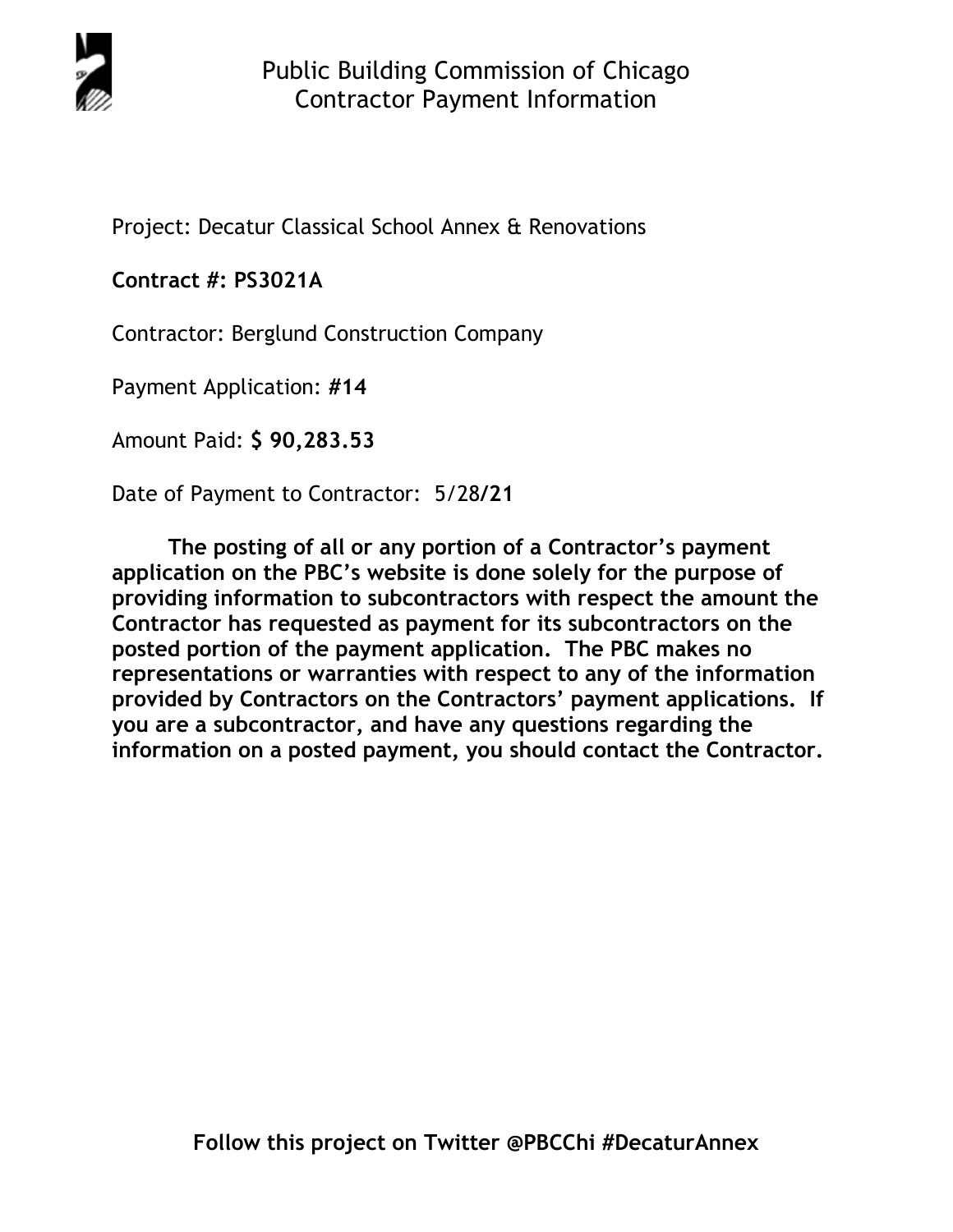#### PUBLIC BUILDING COMMISSION OF CHICAGO EXHIBIT S CERTIFICATE OF ARCHITECT. ENGINEER

 $\ddot{\phi}$ 

| DATE:                            | 3/19/2021                                    |    |           |
|----------------------------------|----------------------------------------------|----|-----------|
| <b>PROJECT</b>                   | Decatur Classical School Annex & Renovations |    |           |
| Pay Application No.:             | 14                                           |    |           |
| For the Period:<br>Contract No.: | 2/1/2021<br><b>PS3021A</b>                   | to | 2/28/2021 |

In accordance with Resolution No.\_\_\_\_\_\_, adopted by the Public Building Commission of Chicago on\_\_\_\_\_\_\_\_\_\_relating to the \$\_\_\_\_\_\_\_\_\_\_\_\_\_\_\_\_\_\_\_Revenue Bonds<br>issued by the Public Building Commission of Chicago for the financ I hereby certify to the Commission and to its Trustee, that:

- 1. Obligations in the amounts stiated herein have been incurred by the Commission and that each item thereof is a proper charge against the Construction Account and has not been paid; and
- 2. No amount hereby approved for payment upon any contract will, when added to all amounts previously paid upon such contract, exceed 90% of current estimates approved by the Architect - Engineer until the aggregate amount of payments withheld equals 5% of the Contract Price (said retained funds being payable as set forth in said Resolution).

| THE CONTRACTOR:<br><b>Berglund Construction</b>                            | 111 E. Wacker Drive, Suite 2450, Chicago, IL 60601 |                      |    |               |
|----------------------------------------------------------------------------|----------------------------------------------------|----------------------|----|---------------|
| FOR:<br><b>General Construction Services</b>                               |                                                    |                      |    |               |
| Is now entitled to the sum of:                                             | S                                                  | 90,283.53            |    |               |
| <b>ORIGINAL CONTRACTOR PRICE</b>                                           | \$22,389,600.00                                    |                      |    |               |
| <b>ADDITIONS</b>                                                           | \$0.00                                             |                      |    |               |
| <b>IDEDUCTIONS</b>                                                         | \$0.00                                             |                      |    |               |
| <b>INET ADDITION OR DEDUCTION</b>                                          | \$0.00                                             |                      |    |               |
| <b>ADJUSTED CONTRACT PRICE</b>                                             | \$22,389,600.00                                    |                      |    |               |
|                                                                            |                                                    |                      |    |               |
| <b>TOTAL AMOUNT EARNED</b>                                                 |                                                    |                      | \$ | 19,316,158.12 |
|                                                                            |                                                    |                      |    |               |
| <b>TOTAL RETENTION</b><br>a) Reserve Withheld @ 5% of Total Amount Earned, |                                                    |                      |    | 934,394.12    |
| but Not to Exceed 5% of Contract Price                                     |                                                    | 934, 394.12<br>\$    |    |               |
| b) Liens and Other Withholding                                             |                                                    | S                    |    |               |
|                                                                            |                                                    |                      |    |               |
| c) Liquidated Damages Withheld                                             |                                                    | S.<br>$\blacksquare$ |    |               |
| <b>TOTAL PAID TO DATE (Include this Payment)</b>                           |                                                    |                      | S  | 18,381,764.00 |
|                                                                            |                                                    |                      |    |               |
| <b>LESS: AMOUNT PREVIOUSLY PAID</b>                                        |                                                    |                      | s. | 18,291,480.47 |

Architect Engineer:

signature, date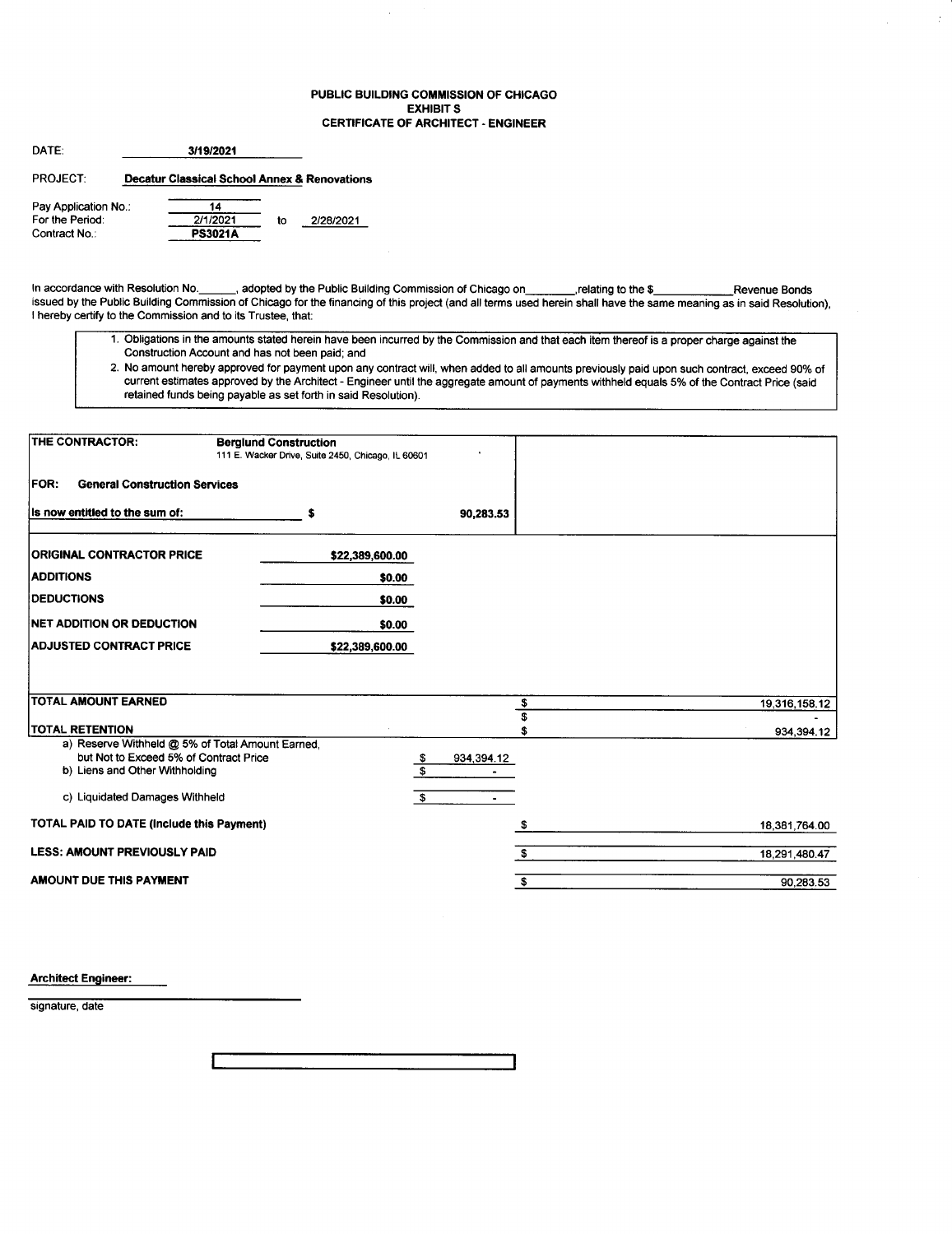**PUBLIC BUILDING COMMISSION OF CHICAGO**

**EXHIBIT A - PART 1**

|         | CONTRACTOR'S SWORN STATEMENT AND AFFIDAVIT FOR PARTIAL PAYMENT (page 1 of 2)                                                                                                                                                                                                                                                                                                                                                                                                                                                                                                                                                                                                                                                                                                                    |                                                                                          |                             |                                         |  |  |  |  |  |  |
|---------|-------------------------------------------------------------------------------------------------------------------------------------------------------------------------------------------------------------------------------------------------------------------------------------------------------------------------------------------------------------------------------------------------------------------------------------------------------------------------------------------------------------------------------------------------------------------------------------------------------------------------------------------------------------------------------------------------------------------------------------------------------------------------------------------------|------------------------------------------------------------------------------------------|-----------------------------|-----------------------------------------|--|--|--|--|--|--|
| Project | <b>Decatur Classical School Annex &amp; Renovations</b>                                                                                                                                                                                                                                                                                                                                                                                                                                                                                                                                                                                                                                                                                                                                         |                                                                                          |                             | <b>CONTRACTOR Berglund Construction</b> |  |  |  |  |  |  |
|         | PBC Project #05215                                                                                                                                                                                                                                                                                                                                                                                                                                                                                                                                                                                                                                                                                                                                                                              |                                                                                          |                             |                                         |  |  |  |  |  |  |
|         | Job Location 7030 N. Sacramento Ave., Chicago, IL 60645                                                                                                                                                                                                                                                                                                                                                                                                                                                                                                                                                                                                                                                                                                                                         |                                                                                          |                             |                                         |  |  |  |  |  |  |
|         | Owner Public Building Commission Of Chicago                                                                                                                                                                                                                                                                                                                                                                                                                                                                                                                                                                                                                                                                                                                                                     |                                                                                          | APPLICATION FOR PAYMENT #14 |                                         |  |  |  |  |  |  |
|         | SS<br>STATE OF ILLINOIS<br>COUNTY OF COOK                                                                                                                                                                                                                                                                                                                                                                                                                                                                                                                                                                                                                                                                                                                                                       |                                                                                          |                             |                                         |  |  |  |  |  |  |
|         | The affiant, being first duly sworn on oath, deposes and says that he/she is Fred Berglund - President, of Berglund Construction, an Illinois corporation, and duly authorized to make this Affidavit in behalf of said corpor<br>and that said corporation is the Contractor with the PUBLIC BUILDING COMMISSION OF CHICAGO, Owner, under Contract No. PS3021A dated the 11th day of December, 2019, for the following project:                                                                                                                                                                                                                                                                                                                                                                |                                                                                          |                             |                                         |  |  |  |  |  |  |
|         |                                                                                                                                                                                                                                                                                                                                                                                                                                                                                                                                                                                                                                                                                                                                                                                                 | <b>Decatur Classical School Annex &amp; Renovations</b>                                  |                             |                                         |  |  |  |  |  |  |
|         |                                                                                                                                                                                                                                                                                                                                                                                                                                                                                                                                                                                                                                                                                                                                                                                                 | that the following statements are made for the purpose of procuring a partial payment of | 90,283.53                   | under the terms of said Contract:       |  |  |  |  |  |  |
|         | That the work for which payment is requested has been completed, free and clear of any and all claims, liens, charges, and expenses of any kind or nature whatsoever, and in full compliance with the contract documents and t<br>purposes of said contract, the following persons have been contracted with, and have furnished or prepared materials, equipment, supplies, and services for, and having done labor on said improvement. That the respective am<br>of money due and to become due to each of them respectively. That this statement is a full, true, and complete statement of all such persons and of the full amount now due and the amount heretofore paid to each of them for<br>services, furnished or prepared by each of them to or on account of said work, as stated: |                                                                                          |                             |                                         |  |  |  |  |  |  |

# **CONSTRUCTION (***pre con; trades; gel req)*

| <b>PRECONSTRUCTION SERVICES</b> |                                        |                                          |                     |            |                   |                          | --------Work Completed-------- |            |        |               |           |                                     |      |                   |
|---------------------------------|----------------------------------------|------------------------------------------|---------------------|------------|-------------------|--------------------------|--------------------------------|------------|--------|---------------|-----------|-------------------------------------|------|-------------------|
| TIEM#<br>(same on               |                                        |                                          | Original contract   | PBC Change | <b>Genl Contr</b> | <b>Adjusted Contract</b> |                                |            |        |               |           |                                     |      |                   |
| SOV)                            | Subcontractor Name & Address           | Type of Work                             | amount: initial GMP | Orders     | Change Orders     | Amt                      | Complete                       | Previous   | Curren | Total to date | retainage | net previous billing net amount due |      | remaining to bill |
|                                 | <b>Berglund Construction</b>           |                                          |                     |            |                   |                          |                                |            |        |               |           |                                     |      |                   |
|                                 | 111 E. Wacker Dr., Suite 2450 Chicago, |                                          |                     |            |                   |                          |                                |            |        |               |           |                                     |      |                   |
| 00500                           | IL 60601                               | <b>Preconstruction Services</b>          | 280,077.00          | 0.00       | 0.00              | 280.077.00               | 100%                           | 280,077.00 | 0.00   | 280.077.00    | 0.00      | 280,077.00                          | 0.00 | 0.00              |
|                                 |                                        | <b>Subtotal Preconstruction Services</b> | 280,077.00          | 0.00       | 0.00              | 280,077.00               | 100%                           | 280,077.00 | 0.00   | 280,077.00    | 0.00      | 280,077.00                          | 0.00 | 0.00              |
|                                 |                                        |                                          |                     |            |                   |                          |                                |            |        |               |           |                                     |      |                   |

## **COST OF WORK**

## **TRADE CONTRACTOR COSTS**

| ITEM#<br>(same on<br>SOV) | Subcontractor Name & Address                                                      | Type of Work                     | Original contract<br>amount: initial GMP | PBC Change<br>Orders | Genl Contr<br>Change Orders | <b>Adjusted Contract</b><br>Amt | % Complete | Previous  | Current | Total to date | retainage | net previous billing | net amount due | remaining to bill |
|---------------------------|-----------------------------------------------------------------------------------|----------------------------------|------------------------------------------|----------------------|-----------------------------|---------------------------------|------------|-----------|---------|---------------|-----------|----------------------|----------------|-------------------|
| 01601                     | City Lights<br>9993 Virginia Ave.<br>Chicago Ridge, IL 60415                      | <b>Temporary Electrical Site</b> | 85,550.00                                | 11,200.00            | $-1,620.00$                 | 95,130.00                       | 94%        | 88,951.17 | 0.00    | 88,951.17     | 4,447.56  | 84,503.61            | 0.00           | 10,626.39         |
| 01742                     | <b>Construction Cleaning Company</b><br>516 N. Ogden #129<br>Chicago, IL 60642    | Final Clean                      | 0.00                                     | 0.00                 | 14.684.00                   | 14.684.00                       | 100%       | 14,684.00 | 0.00    | 14.684.00     | 1.468.40  | 13.215.60            | 0.00           | 1.468.40          |
| 01760                     | <b>Built Best Fence</b><br>615 W. Factory Rd.<br>Addison. IL 60101                | Temp Fencing                     | 65.000.00                                | 0.00                 | 14.850.00                   | 79.850.00                       | 93%        | 74.345.50 | 0.00    | 74.345.50     | 3.717.28  | 70.628.22            | 0.00           | 9,221.78          |
| 01915                     | Professionals Associated<br>7100 N. Tripp Ave.<br>Lincolnwood, IL 60712           | Surveying                        | 40,443.00                                | 0.00                 | 19,211.00                   | 59,654.00                       | 100%       | 59,651.00 | 0.00    | 59,651.00     | 2,982.55  | 56,668.45            | 0.00           | 2,985.55          |
| 01920                     | Not Let                                                                           | Surveyor                         | 8,497.00                                 | 0.00                 | $-8,497.00$                 | 0.00                            | #DIV/0!    | 0.00      | 0.00    | 0.00          | 0.00      | 0.00                 | 0.00           | 0.00              |
| 02182                     | Nationwide Environmental & Demo<br>1153 Lee Street #244<br>Des Plaines. IL 60016  | Abatement                        | 0.00                                     | 5,000.00             | 6.800.00                    | 11,800.00                       | 100%       | 11,800.00 | 0.00    | 11,800.00     | 590.00    | 11.210.00            | 0.00           | 590.00            |
| 02200                     | Aqua Vitae Engineering, LLC<br>125 S. Burton Place<br>Arlington Heights, IL 60005 | Dewatering                       | 51,600.00                                | 0.00                 | 0.00                        | 51,600.00                       | 50%        | 25,800.00 | 0.00    | 25,800.00     | 1,290.00  | 24.510.00            | 0.00           | 27,090.00         |
| 02230                     | Carlson Environmental<br>65 E. Wacker Place, Suite 2210<br>Chicago, IL 60601      | Environmental                    | 0.00                                     | 16,000.00            | 0.00                        | 16,000.00                       | 100%       | 16,000.00 | 0.00    | 16,000.00     | 800.00    | 15,200.00            | 0.00           | 800.00            |
| 02242                     | Not Let                                                                           | Dewatering                       | 921,135.00                               | 0.00                 | $-919,515.00$               | 1,620.00                        | 0%         | 0.00      | 0.00    | 0.00          | 0.00      | 0.00                 | 0.00           | 1,620.00          |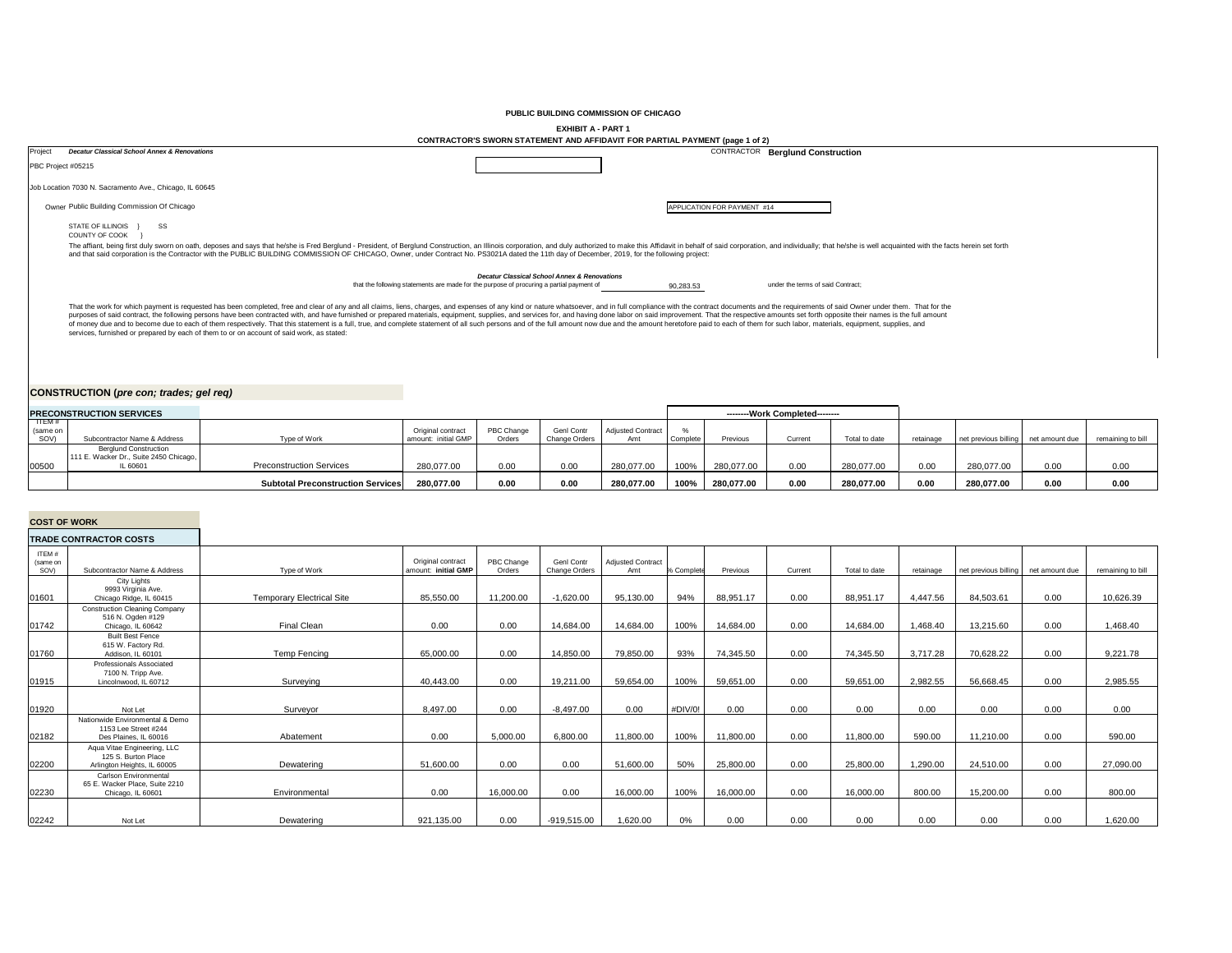|       | <b>Griffin Dewatering</b>                                  |                                 |            |              |              |              |         |              |           |              |           |              |           |            |
|-------|------------------------------------------------------------|---------------------------------|------------|--------------|--------------|--------------|---------|--------------|-----------|--------------|-----------|--------------|-----------|------------|
| 02250 | 3450 Calumet Ave.<br>Hammond, IN 46320                     | Dewatering                      | 0.00       | 587,941.00   | 0.00         | 587,941.00   | 98%     | 576,700.44   | 0.00      | 576,700.44   | 28,835.02 | 547,865.42   | 0.00      | 40,075.58  |
|       |                                                            |                                 |            |              |              |              |         |              |           |              |           |              |           |            |
|       |                                                            |                                 |            |              |              |              |         |              |           |              |           |              |           |            |
| 02269 | Not Let                                                    | Earth Retention System          | 200,000.00 | 0.00         | 284,925.00   | 484,925.00   | 0%      | 0.00         | 0.00      | 0.00         | 0.00      | 0.00         | 0.00      | 484,925.00 |
|       | Michels Corporation, Caisson Divison<br>1266 Orchard Road  |                                 |            |              |              |              |         |              |           |              |           |              |           |            |
| 02475 | Montgomery, IL 60538                                       | Caissons                        | 406,000.00 | 0.00         | $-847.26$    | 405,152.74   | 91%     | 367,000.00   | 0.00      | 367,000.00   | 36,700.00 | 330,300.00   | 0.00      | 74,852.74  |
|       | <b>Built Best Fence</b>                                    |                                 |            |              |              |              |         |              |           |              |           |              |           |            |
| 02820 | 615 W. Factory Rd.<br>Addison, IL 60101                    | Permanent Fencing               | 0.00       | 112,909.00   | 0.00         | 112,909.00   | 89%     | 100,954.73   | 0.00      | 100,954.73   | 5,047.74  | 95,906.99    | 0.00      | 17,002.01  |
|       | Gallagher Concrete                                         |                                 |            |              |              |              |         |              |           |              |           |              |           |            |
|       | 5265 N. Lawler, Unit 2                                     |                                 |            |              |              |              |         |              |           |              |           |              |           |            |
| 03300 | Chicago, IL 60630                                          | <b>Building Concrete</b>        | 549,000.00 | 19.377.43    | 13.271.76    | 581,649.19   | 99%     | 558,271.76   | 19.377.43 | 577.649.19   | 28.882.46 | 502.444.58   | 46.322.15 | 32,882.46  |
|       | <b>Berglund Construction</b><br>8410 S. South Chicago Ave. |                                 |            |              |              |              |         |              |           |              |           |              |           |            |
| 03350 | Chicago, IL 60617                                          | Site Concrete                   | 0.00       | 358,790.00   | 16,118.14    | 374,908.14   | 100%    | 374,908.14   | 0.00      | 374,908.14   | 18,745.42 | 356,162.72   | 0.00      | 18,745.42  |
|       | Garth/Larmco J.V.                                          |                                 |            |              |              |              |         |              |           |              |           |              |           |            |
| 04000 | 19686 Stony Island Ave.<br>Lynwood, IL 60411               | Masonry                         | 150,000.00 | 645,000.00   | 57.064.00    | 852,064.00   | 100%    | 852.064.00   | 0.00      | 852.064.00   | 42,603.20 | 809,460.80   | 0.00      | 42,603.20  |
|       | <b>Scott Steel Services</b>                                |                                 |            |              |              |              |         |              |           |              |           |              |           |            |
|       | 1203 E. Summit St.                                         |                                 |            |              |              |              |         |              |           |              |           |              |           |            |
| 05000 | Crown Point, IN 46307<br>Pinto Construction Group          | <b>Structural Steel</b>         | 678,000.00 | 2,502.09     | 17,917.24    | 698,419.33   | 100%    | 698,111.37   | 0.00      | 698,111.37   | 34,905.56 | 663,205.81   | 0.00      | 35,213.52  |
|       | 7225 W. 105th St.                                          |                                 |            |              |              |              |         |              |           |              |           |              |           |            |
| 05400 | Palos Hills, IL 60465                                      | Cold Formed Metal Framing       | 329,890.00 | 0.00         | 34,655.61    | 364,545.61   | 100%    | 364,545.61   | 0.00      | 364,545.61   | 18,227.28 | 346,318.33   | 0.00      | 18,227.28  |
|       | S.G. Krauss Steel                                          |                                 |            |              |              |              |         |              |           |              |           |              |           |            |
| 05500 | 311 Lively Blvd.<br>Elk Grove Village, IL 60007            | Miscellaneous Metals            | 0.00       | 57,500.00    | 57,500.00    | 115,000.00   | 100%    | 115,000.00   | 0.00      | 115,000.00   | 5,750.00  | 109,250.00   | 0.00      | 5,750.00   |
|       | Pinto Construction Group                                   |                                 |            |              |              |              |         |              |           |              |           |              |           |            |
|       | 7225 W. 105th St.                                          |                                 | 0.00       | 15,001.55    | 1,048,350.56 | 1,063,352.11 | 100%    | 1,048,026.27 | 15,152.81 | 1,063,179.08 | 53,158.96 | 995.624.95   | 14,395.17 | 53,331.99  |
| 06100 | Palos Hills, IL 60465<br>M.W. Powell                       | Carpentry                       |            |              |              |              |         |              |           |              |           |              |           |            |
|       | 3445 S. Lawndale Ave.                                      |                                 |            |              |              |              |         |              |           |              |           |              |           |            |
| 07500 | Chicago, IL 60623                                          | Roofing                         | 50,000.00  | 1,205,000.00 | 33,772.95    | 1,288,772.95 | 100%    | 1,288,772.95 | 0.00      | 1,288,772.95 | 64,438.64 | 1,224,334.31 | 0.00      | 64,438.64  |
|       |                                                            |                                 |            |              |              |              |         |              |           |              |           |              |           |            |
| 07700 | Not Let                                                    | Waterproofing                   | 0.00       | 21,139.00    | 0.00         | 21,139.00    | 0%      | 0.00         | 0.00      | 0.00         | 0.00      | 0.00         | 0.00      | 21,139.00  |
|       | Spray Insulations                                          |                                 |            |              |              |              |         |              |           |              |           |              |           |            |
| 07810 | 7831 N. Nagle Ave.<br>Morton Grove, IL 60053               | Spray Fireproofing              | 0.00       | 42.200.00    | 18.249.80    | 60.449.80    | 100%    | 60.449.80    | 0.00      | 60.449.80    | 3.022.49  | 57.427.31    | 0.00      | 3.022.49   |
|       | Fireco                                                     |                                 |            |              |              |              |         |              |           |              |           |              |           |            |
|       | 11316 S. Natoma                                            |                                 |            |              |              |              |         |              |           |              |           |              |           |            |
| 07900 | Worth, IL 60482<br>LaForce                                 | Firestopping                    | 0.00       | 118,660.00   | 0.00         | 118,660.00   | 100%    | 118,660.00   | 0.00      | 118,660.00   | 5,933.00  | 112,727.00   | 0.00      | 5,933.00   |
|       | 1060 W. Mason St.                                          |                                 |            |              |              |              |         |              |           |              |           |              |           |            |
| 08000 | Green Bay, WI 54303                                        | Doors, Frames & Hardware        | 99,887.00  | 0.00         | 0.00         | 99,887.00    | 100%    | 99,887.00    | 0.00      | 99,887.00    | 4,994.35  | 94,892.65    | 0.00      | 4,994.35   |
|       | Lakeshore Glass & Mirror<br>2510 West 32nd Street          |                                 |            |              |              |              |         |              |           |              |           |              |           |            |
| 08400 | Chicago, IL 60608                                          | <b>Glazing Systems</b>          | 25,000.00  | 299,699.00   | 0.00         | 324,699.00   | 100%    | 323,877.16   | 0.00      | 323,877.16   | 32,387.72 | 291.489.44   | 0.00      | 33,209.56  |
|       | Diverzify                                                  |                                 |            |              |              |              |         |              |           |              |           |              |           |            |
| 09310 | 865 W. Irving Park Rd.<br>Itasca, IL 60143                 | Tiling                          | 0.00       | 133,294.00   | 1,694.00     | 134,988.00   | 100%    | 134,988.00   | 0.00      | 134,988.00   | 6,749.40  | 128,238.60   | 0.00      | 6,749.40   |
|       | Floor & Wall                                               |                                 |            |              |              |              |         |              |           |              |           |              |           |            |
|       | 75 Chancellor Drive                                        |                                 |            |              |              |              |         |              |           |              |           |              |           |            |
| 09600 | Roselle, IL 60172                                          | Flooring                        | 0.00       | 229.094.43   | 0.00         | 229,094.43   | 97%     | 222.780.43   | 0.00      | 222.780.43   | 22.278.04 | 200.502.39   | 0.00      | 28,592.04  |
|       | Schmidt Custom Floor<br>N8W22590 Johnson Drive             |                                 |            |              |              |              |         |              |           |              |           |              |           |            |
| 09652 | Waukesha, WI 53186                                         | <b>Gym Gameline Painting</b>    | 0.00       | 0.00         | 6,851.00     | 6,851.00     | 100%    | 6,851.00     | 0.00      | 6,851.00     | 685.10    | 6,165.90     | 0.00      | 685.10     |
|       | <b>Artlow Systems</b>                                      |                                 |            |              |              |              |         |              |           |              |           |              |           |            |
| 09670 | 179 S. Gary Avenue<br>Carol Stream, IL 60188               | <b>Epoxy Flooring</b>           | 0.00       | 27.880.20    | 1.000.00     | 28.880.20    | 100%    | 28,880.20    | 0.00      | 28.880.20    | 1.444.01  | 27.436.19    | 0.00      | 1.444.01   |
|       | Continental Painting & Decorating                          |                                 |            |              |              |              |         |              |           |              |           |              |           |            |
| 09900 | 2255 S. Wabash Ave.<br>Chicago, IL 60616                   | Painting                        | 0.00       | 62.000.00    | 19,233.00    | 81.233.00    | 100%    | 81,233.00    | 0.00      | 81,233.00    | 4,061.65  | 77.171.35    | 0.00      | 4,061.65   |
|       |                                                            |                                 |            |              |              |              |         |              |           |              |           |              |           |            |
|       |                                                            |                                 |            |              |              |              |         |              |           |              |           |              |           |            |
| 10140 | Not Let                                                    | Signage                         | 0.00       | 4,500.00     | $-4,500.00$  | 0.00         | #DIV/0! | 0.00         | 0.00      | 0.00         | 0.00      | 0.00         | 0.00      | 0.00       |
|       | Quality Erectors 1, Inc.<br>5100 Baseline Road             |                                 |            |              |              |              |         |              |           |              |           |              |           |            |
| 10500 | Oswego, IL 60543                                           | Lockers                         | 0.00       | 21.500.00    | 0.00         | 21.500.00    | 100%    | 21,500.00    | 0.00      | 21,500.00    | 2.150.00  | 19,350.00    | 0.00      | 2,150.00   |
|       | <b>TriMark Marlinn</b>                                     |                                 |            |              |              |              |         |              |           |              |           |              |           |            |
| 11400 | 6100 W. 73rd Street<br>Bedford Park, IL 60638              | Food Service Equipment          | 0.00       | 0.00         | 222,502.00   | 222,502.00   | 100%    | 222,502.00   | 0.00      | 222,502.00   | 11,125.10 | 211,376.90   | 0.00      | 11,125.10  |
|       | H2I Group                                                  |                                 |            |              |              |              |         |              |           |              |           |              |           |            |
|       | 445 Eisenhower Lane South                                  |                                 | 0.00       |              | 0.00         |              |         |              |           |              |           |              | 0.00      |            |
| 11480 | Lombard, IL 60148<br><b>MCS Midwest</b>                    | <b>Gym Equipment</b>            |            | 53,998.00    |              | 53,998.00    | 100%    | 53,998.00    | 0.00      | 53,998.00    | 2,699.90  | 51,298.10    |           | 2,699.90   |
|       | 875 Aurora Ave.                                            |                                 |            |              |              |              |         |              |           |              |           |              |           |            |
| 11850 | Aurora, IL 60505                                           | <b>Facility Waste Compactor</b> | 0.00       | 15,859.31    | 20,000.00    | 35,859.31    | 100%    | 35,859.31    | 0.00      | 35,859.31    | 3,585.93  | 32,273.38    | 0.00      | 3,585.93   |